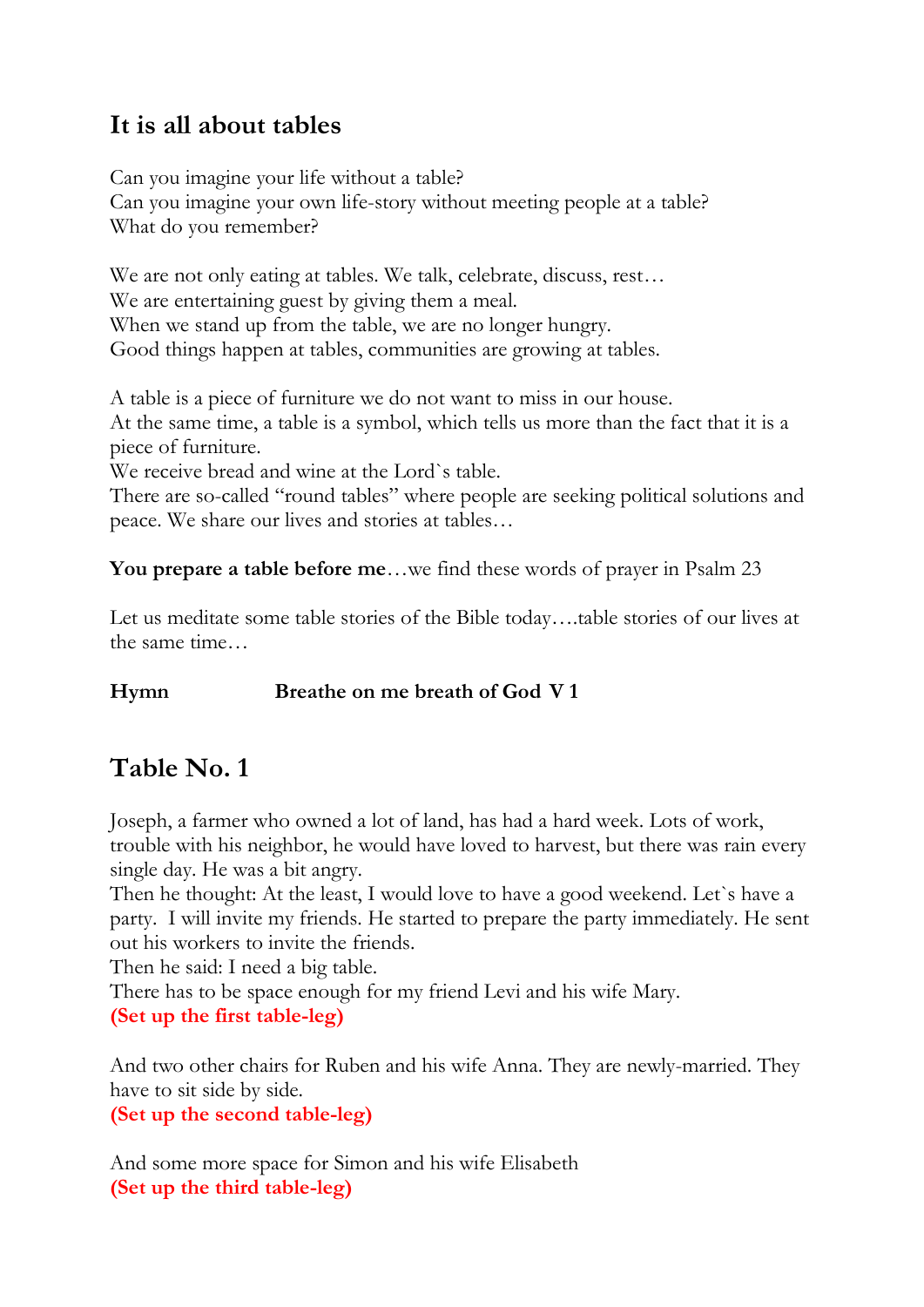And now…as he wanted to set up the fourth table-leg and add the tabletop, one worker returned. I am so sorry, he said, but Levi will not come. He has bought a piece of land, which is so huge, that it takes him a whole day to ride around it on his horse. That is what he has to do today. Well, Joseph thought, I also had a horse like this some years ago…He set aside the Table-leg and was very disappointed. **(Set aside third table-leg)**

And Ruben isn`t able to come as well. He is newly-married. He prefers to be alone with his wife. Well, the golden cage, Joseph thought. Hope they will not lose the key… He set aside the second Table-leg and was very disappointed. **(Set aside second table-leg)**

And Simon….But Joseph said: It`s okay, I know. He has bought a yoke of oxen and he is so proud that he is nearly unable to walk. **(Set aside first table-leg)**

So what? Joseph was so disappointed.

But then he said: No! Not my problem. If you don`t want to come: your problem! He called his worker and whispered into his ear. The worker looked very surprised. Joseph pushed him out of the house: "Hurry up. And do what I have told you!" Then he started to rebuild the table.

**(Set up the first table-leg)**

This is for the vagabonds and beggars **(Set up the second table-leg)**

And here is space for the cripples **(Set up the third table-leg)**

And here for all of those who live outside in the area of the poor **(Set up the fourth table-leg)**

And that is for the homeless. His eyes were shining with joy. He laughed. They will never forget this party **(Set up the table-top)**

I will do that once a month from now on. And you can see that he will enjoy a really funny weekend.

#### **Hymn Breathe on me breath of God V 2**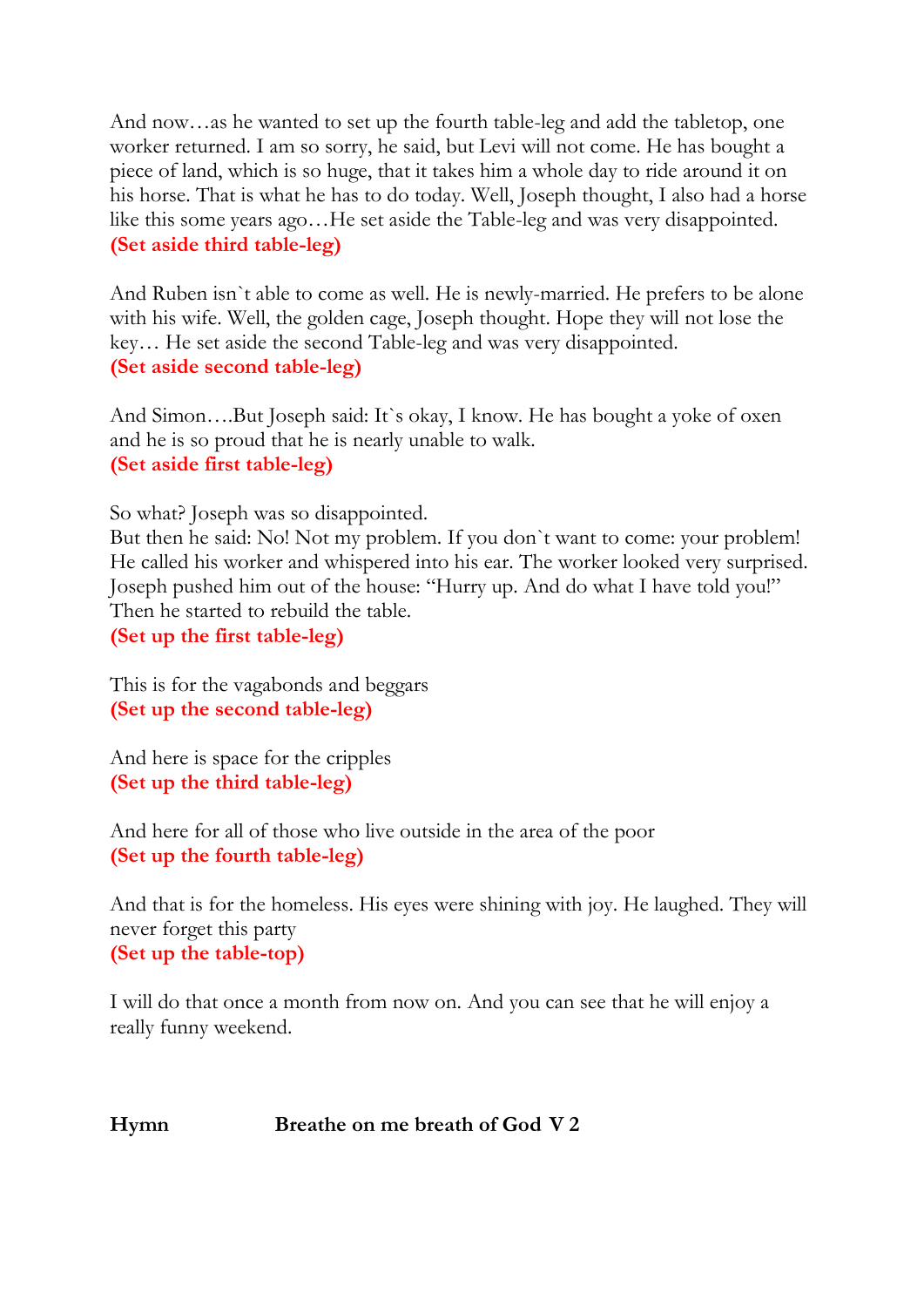## **Table No. 2**

Some years later Joseph had a bad time.

He was in a tough discussion with his younger son. It was all about money. In the end, he shared his money and gave half of it to both of his sons. The younger one took the money and left. No news for years.

Joseph was so sad.

If he only came back. No matter how. I would prepare a party as never before. I still have the big table, around which we celebrate our monthly events with my friends from the country roads. It only needs to be set.

One day he saw somebody sneaking up on him. First, he thought it was one of his monthly guests. But then he realized that it was his son. Joseph jumped out of the house, tears in his eyes. He embraced him: No, no excuses. I don`t want to hear a word like "sorry". You are here. Nothing else matters.

Let us set the table. So he did. And called the musicians. And brought chairs, and candles…

### **(Set up three chairs)**

After two hours Joseph suddenly thought: Why are there free chairs? He looked around and realized that his older son wasn`t there. He found him in the garden, extremely angry. You never prepare a party for me! But now, as soon as this loser is back, there is a big celebration. And me? What about me? Come in, Joseph said, your brother is alive. Isn`t that the most important news? If you don`t share the party, someone is missing at the table. Don`t we all belong together?

When we share communion at the Lord`s table, there are also free chairs…people whom we miss…people who are not able to come or who don`t want to come…

There is a piece of paper in your bulletin. There are pencils under the chairs and here at the windows. Write the name of one person or more onto the paper…someone whom you miss and whom you would love to have next to you when you receive bread and wine…

When we stand in a semi-circle around the table later on, there will be some empty chairs between us…you can put your cards with the names on one of the chairs…as Joseph said: Don`t we belong together? At the Lord`s table anyway… **(Write names on the cards)**

### **Hymn Breathe on me breath of God V 3**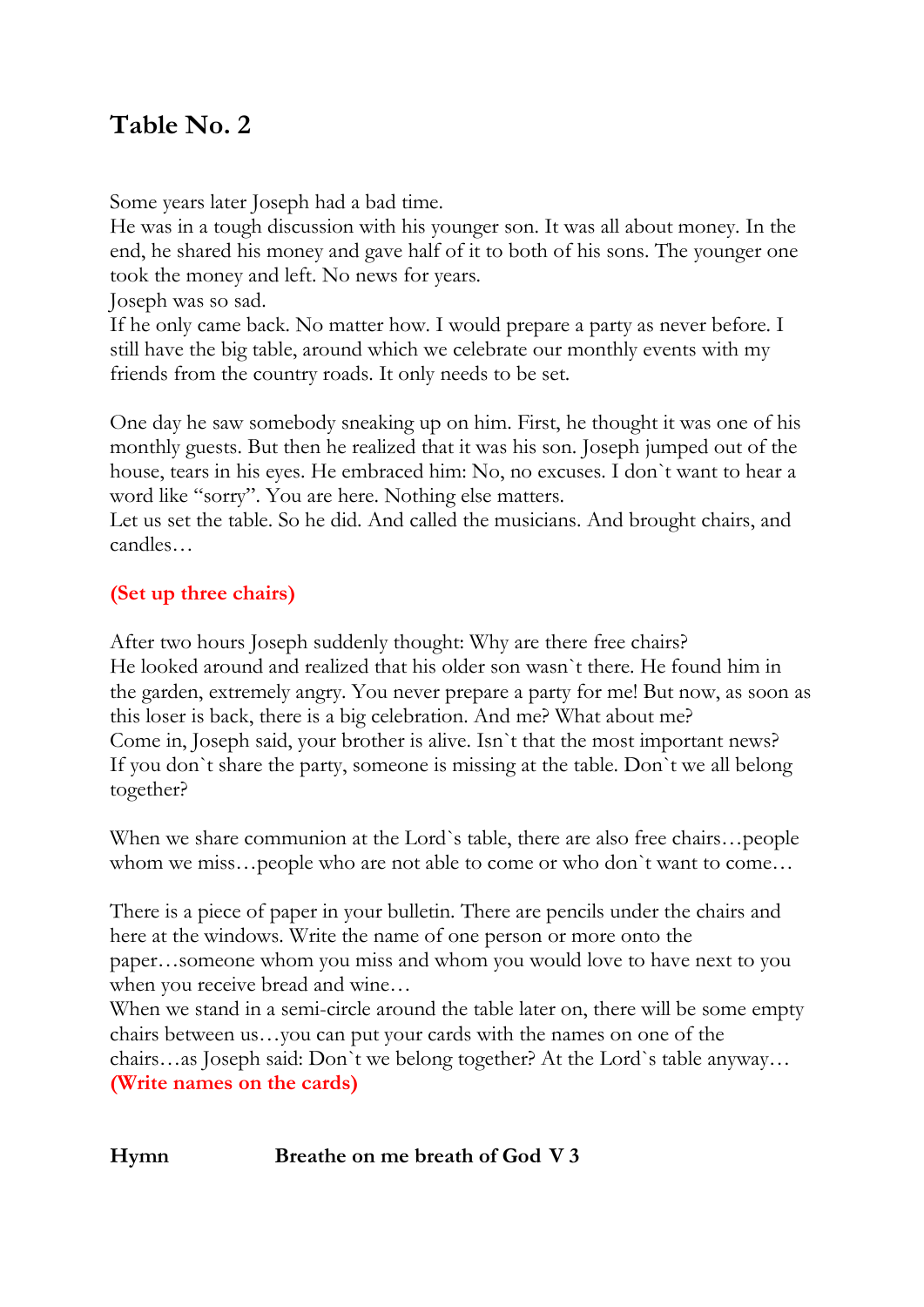## **Table No. 3**

Will the older son share the joy and the party?

He is invited. And together with him all of us who have difficulties to reconcile with each other. And together with him all of us who have difficulties to allow themselves to be happy.

The younger son was invited. And together with him all of us who lost control over their lives. And together with him all of us who need someone like this father. Who embraces us saying: My son, my daughter. Not more.

And together with him all of us who need someone who patiently waits for us coming home.

Christ`s communion table is meant for laughing, because bread and wine are shared for free and everyone receives enough. Because Christ invites me, saying: It is so good, that you are here today. You can leave all your burdens here. Look around, you are not alone. And don`t forget those, who are not here today. They are also guests at my table…

Imagine, what a community around Christ`s table:

Lost sons and daughters. Father and mother, no longer full of sorrow. Ill and healthy people, lame and blind people, hungry people and those who are longing for life. Desperate ones and those full of power.

Imagine them sharing what they bring, embracing each other, wiping away each other's tears…and in-between always refilling their plates, fixing dates to meet again…just because God invites all of them, all of us.

At the end of the party, the table will be cleaned und prepared again. God is standing in front of the door to see, if there are more people on their way back home.

Because: when someone is coming home again, there has to be a table with a lot of chairs, which are not meant to remain empty.

There will be enough bread, and wine…

That is what we call the kingdom of God…

#### **Hymn Breathe on me breath of God V 4**